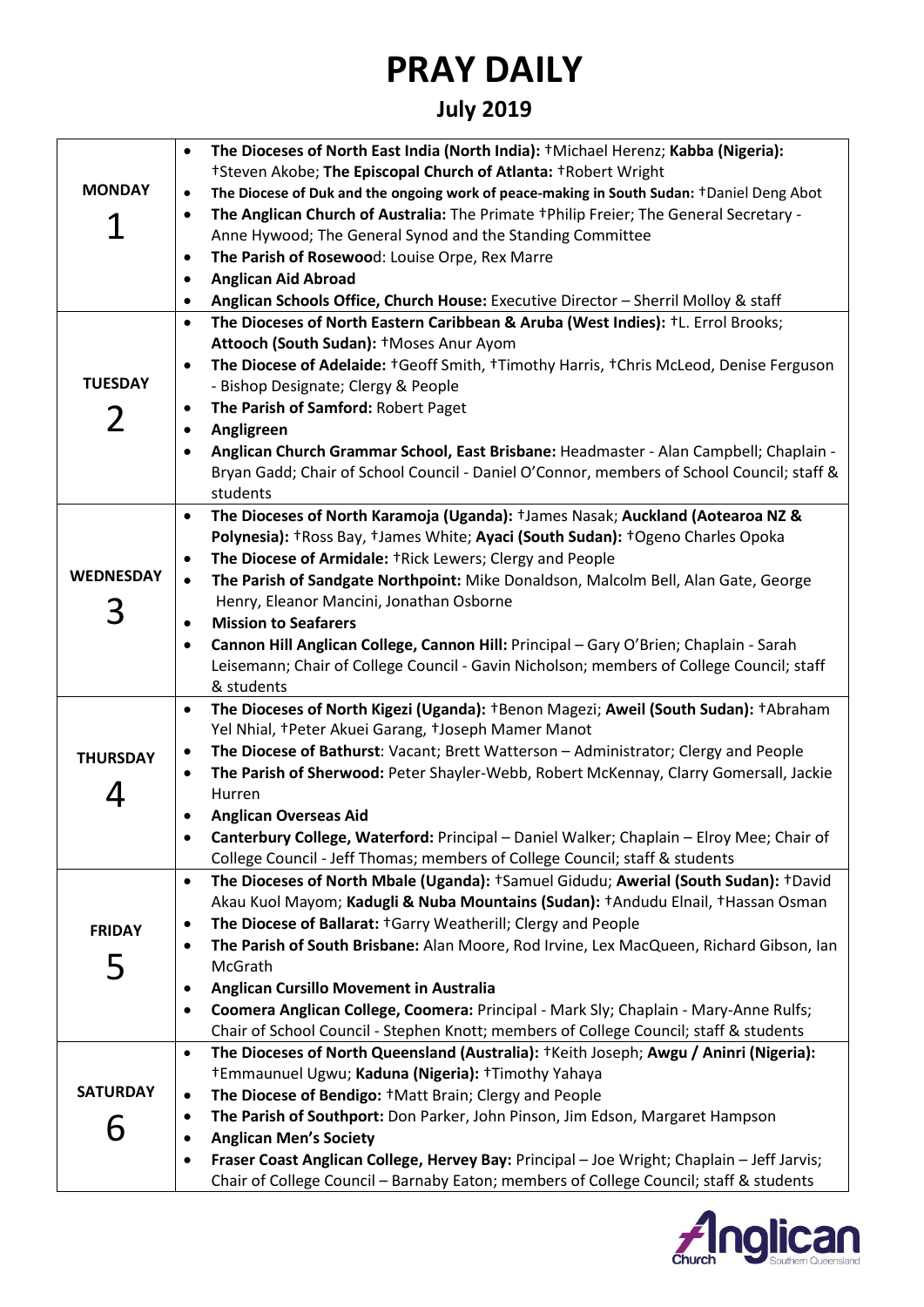| <b>SUNDAY</b><br><b>MONDAY</b><br>8 | Pray for the Anglican Church of Papua New Guinea: +Allan Migi - Archbishop of Papua<br>$\bullet$<br><b>New Guinea</b><br>The Diocese of Brisbane: †Phillip Aspinall; Assistant Bishops: †Cameron Venables,<br>$\bullet$<br>+Jeremy Greaves, +John Roundhill; Clergy and People<br>The Parish of Springfield: Charlie Lacey, Erika Williams, Trevor Adams<br>$\bullet$<br><b>Bush Ministry Fund</b><br>$\bullet$<br>Hillbrook Anglican School, Enoggera: Principal - Geoff Newton; Chaplain - David Adams;<br>$\bullet$<br>Chair of School Council - Robert Seljak; members of School Council; staff & students<br>The Dioceses of North West Australia (Australia): +Gary Nelson; Awka (Nigeria):<br>$\bullet$<br>+Alexander Ibezim; Kafanchan (Nigeria): +Marcus Dogo<br>The Diocese of Bunbury: <sup>+</sup> lan Coutts, Clergy and People<br>$\bullet$<br>The Parish of St George with Dirranbandi: Paul Mitchell - Locum<br>$\bullet$<br><b>Domestic Violence Task Force</b><br>$\bullet$ |
|-------------------------------------|-----------------------------------------------------------------------------------------------------------------------------------------------------------------------------------------------------------------------------------------------------------------------------------------------------------------------------------------------------------------------------------------------------------------------------------------------------------------------------------------------------------------------------------------------------------------------------------------------------------------------------------------------------------------------------------------------------------------------------------------------------------------------------------------------------------------------------------------------------------------------------------------------------------------------------------------------------------------------------------------------|
|                                     | Matthew Flinders Anglican College, Buderim: Principal - Stuart Meade; Chaplain - Lizzie<br>$\bullet$<br>Gaitskell; Chair of College Council - Evan Gilbert; members of College Council; staff &<br>students                                                                                                                                                                                                                                                                                                                                                                                                                                                                                                                                                                                                                                                                                                                                                                                   |
| <b>TUESDAY</b><br>9                 | The Dioceses of Northern Argentina (South America): †Nicholas Drayson, †Mateo Alto,<br>$\bullet$<br>†Crisanto Rojas; Awori (Nigeria): †J Akin Atere<br>The Diocese of Canberra-Goulburn : +Mark Short, Assistant Bishops: +Trevor Edwards &<br>$\bullet$<br>†Stephen Pickard; Clergy and People<br>The Parish of St John's Cathedral: Peter Catt, Julia Van Den Bos, Ann Solari, Danielle Clark,<br>$\bullet$<br>Kate Ross, John Morgan, Richard Tutin, Bruce Henzell, Bruce Maughan, Mary Roberts,<br>Mary Florence, Alwyn Hayes, Alan Sandaver, Terry Booth, Libbie Crossman, Linda<br>McWilliam, Bruce Boase, Cheryl Selvage, Sarah Leisemann, Arthur Grimshaw, Graham<br>Dorman, Nicole Colledge, George Markotsis, Bill Ray<br><b>CMS</b><br>$\bullet$<br>St Aidan's Anglican Girls' School, Corinda: Principal - Toni Riordan; Chaplain - Gillian<br>$\bullet$<br>Moses; Chair of School Council - Cecile Wake; School Council members; staff & students                                |
| <b>WEDNESDAY</b><br>10              | The Dioceses of Badagry (Nigeria): +Joseph Adeyemi; Ballarat (Australia:) +Garry<br>$\bullet$<br>Weatherill; The Episcopal Church of Northern California: +Barry Beisner<br>Ministry to the Defence Force: $t$ lan Lambert; Chaplains & Members of the Defence Force<br>$\bullet$<br>The Parish of St Lucia: Michael Faragher, David Johnstone, Karol Misso, Hugh Begbie, Bill<br>$\bullet$<br>Crossman, Tom Van Den Bos<br>The Park - Centre for Mental Health, Wacol<br>$\bullet$<br>St Andrew's Anglican College, Peregian Springs: Principal - Chris Ivey; Chaplain - Gary<br>$\bullet$<br>McClellan; Chair of College Council - Rosalyn Cheales; members of College Council; staff &<br>students                                                                                                                                                                                                                                                                                         |
| <b>THURSDAY</b><br>11               | The Diocese of Bangor (Wales): +Andrew John; The Episcopal Church of Northern<br>$\bullet$<br>Indiana: †Douglas Sparks<br>The Diocese of Gippsland: †Richard Treloar, Clergy and People<br>$\bullet$<br>The Parish of Stafford: Kevin Bourke, Lee Gauld, Leisha Rule, Keith Foote, Heather Toon<br>$\bullet$<br>Anglicare SQ West Region Community Services, Roma<br>$\bullet$<br>St Hilda's School, Southport: Head of School - Julie Wilson-Reynolds; Chaplain - Patrick<br>$\bullet$<br>Duckworth; Chair of School Council - Susan Brandis; members of School Council; staff &<br>students                                                                                                                                                                                                                                                                                                                                                                                                 |
| <b>FRIDAY</b><br>12                 | The Dioceses of Northern Luzon (Philippines): +Hilary Ayban Pasikan; Banks & Torres<br>$\bullet$<br>(Melanesia): +Alfred Patterson Worek; Kagera (Tanzania): +Darlington Bendankeha<br>The Diocese of Grafton: †Murray Harvey; Clergy and People<br>$\bullet$<br>The Parish of Stanthorpe: Daniel Sitaram, Alan Colyer<br>$\bullet$<br>Anglicare SQ Brisbane North Community Services - Staff and clients, Strathpine<br>$\bullet$<br>St Luke's Anglican School, Bundaberg: Principal - Craig Merritt; Chaplain - Iain Furby;<br>$\bullet$<br>Chair of School Council - Hermina Conradie; members of School Council; staff & students                                                                                                                                                                                                                                                                                                                                                         |

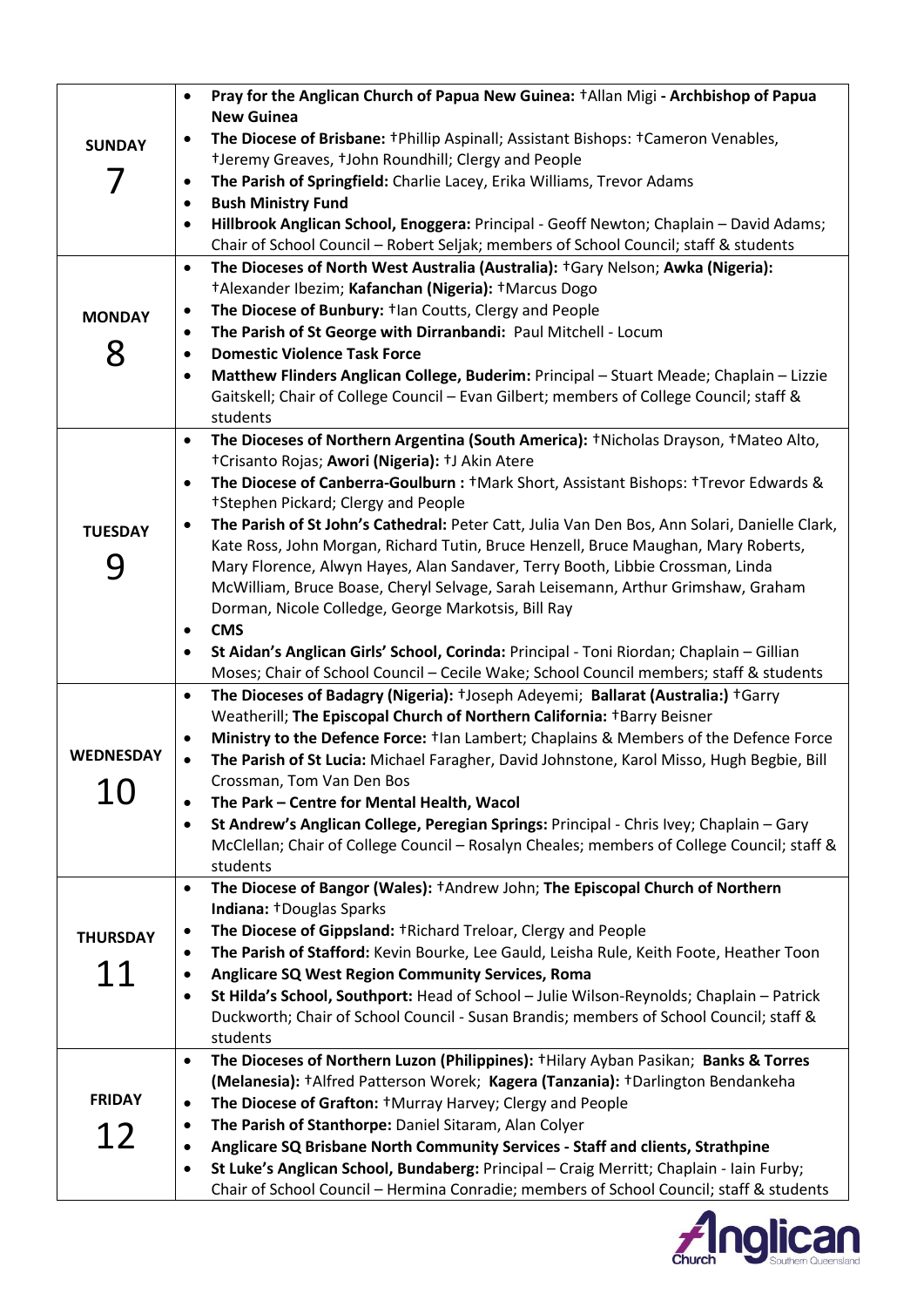| <b>SATURDAY</b><br>13 | The Dioceses of Kajiado (Kenya): +Gadiel Katanga Lenini; Kajo-Keji (South Sudan):<br>$\bullet$<br><sup>†</sup> Emmanuel Murye Modi; Kamango (Congo): †Sabiti Tibafa Daniel<br>Ministry with the Aboriginal People of Australia: †Chris McLeod<br>$\bullet$<br>The Parish of Strathpine: Des Potter, Bevan Meredith, Beryl Nielsen<br>$\bullet$<br>Anglicare SQ A Place to Belong Mental Health Inclusion<br>$\bullet$<br>St John's Anglican College, Forest Lake: Head of College - Maria McIvor; Chaplain - Susan<br>$\bullet$<br>Crothers-Robertson; Chair of College Council - Steve Scott; members of College Council;<br>staff & students<br>Pray for the Episcopal Church in the Philippines: +Joel Atiwag Pachao - Prime Bishop of<br>$\bullet$ |
|-----------------------|--------------------------------------------------------------------------------------------------------------------------------------------------------------------------------------------------------------------------------------------------------------------------------------------------------------------------------------------------------------------------------------------------------------------------------------------------------------------------------------------------------------------------------------------------------------------------------------------------------------------------------------------------------------------------------------------------------------------------------------------------------|
|                       | the Philippines                                                                                                                                                                                                                                                                                                                                                                                                                                                                                                                                                                                                                                                                                                                                        |
| <b>SUNDAY</b>         | Ministry with the Torres Strait Island People of Australia<br>$\bullet$                                                                                                                                                                                                                                                                                                                                                                                                                                                                                                                                                                                                                                                                                |
| 14                    | The Parish of Sunnybank: Stephen Hooper, Peter Jeffery, Rhonda Soltes<br>$\bullet$                                                                                                                                                                                                                                                                                                                                                                                                                                                                                                                                                                                                                                                                     |
|                       | Anglicare SQ Children & Families, Roma, Foster & Kinship Care<br>$\bullet$                                                                                                                                                                                                                                                                                                                                                                                                                                                                                                                                                                                                                                                                             |
|                       | St Margaret's Anglican Girls School, Ascot: Principal - Roslyn Curtis; Chaplain - Vacant;<br>$\bullet$                                                                                                                                                                                                                                                                                                                                                                                                                                                                                                                                                                                                                                                 |
|                       | Chair of School Council - Alison Quinn; School Council members; staff & students                                                                                                                                                                                                                                                                                                                                                                                                                                                                                                                                                                                                                                                                       |
|                       | The Dioceses of Northern Malawi (Central Africa): +Fanuel Emmanuel Magangani;<br>$\bullet$<br>Barbados (West Indies): †Michael Maxwell; Kampala (Uganda): †Stanley Ntagali,<br><sup>+</sup> Hannington Mutebi                                                                                                                                                                                                                                                                                                                                                                                                                                                                                                                                          |
| <b>MONDAY</b>         | The Diocese of Melbourne: †Philip Freier; Regional Bishops: †Genieve Blackwell, †Bradly<br>$\bullet$<br>Billings, +Paul Barker, +Kate Prowd; Clergy and People                                                                                                                                                                                                                                                                                                                                                                                                                                                                                                                                                                                         |
| 15                    | The Parish of Surfers Paradise: Michael Uptin, Len Nairn, Lima Bray, Trevor Sketcher<br>$\bullet$                                                                                                                                                                                                                                                                                                                                                                                                                                                                                                                                                                                                                                                      |
|                       | Anglicare SQ Children & Families, Gold Coast, Foster & Kinship Care<br>$\bullet$                                                                                                                                                                                                                                                                                                                                                                                                                                                                                                                                                                                                                                                                       |
|                       | St Paul's School, Bald Hills: Headmaster - Paul Browning; Chaplain - Mark Leam; Acting<br>$\bullet$                                                                                                                                                                                                                                                                                                                                                                                                                                                                                                                                                                                                                                                    |
|                       | Chair of School Council - Lynda Johnson; members of School Council; staff & students                                                                                                                                                                                                                                                                                                                                                                                                                                                                                                                                                                                                                                                                   |
|                       | The Dioceses of Northern Mexico (Mexico): †Francisco Moreno; Bari (Nigeria): †Idris<br>$\bullet$<br>Zubairu                                                                                                                                                                                                                                                                                                                                                                                                                                                                                                                                                                                                                                            |
|                       | The Diocese of Newcastle: †Peter Stuart; Regional Bishops: †Sonia Roulston, †Charlie<br>$\bullet$                                                                                                                                                                                                                                                                                                                                                                                                                                                                                                                                                                                                                                                      |
| <b>TUESDAY</b>        | Murry; Clergy and People                                                                                                                                                                                                                                                                                                                                                                                                                                                                                                                                                                                                                                                                                                                               |
|                       | The Parish of Tamborine Mountain: Valerie Hoare, John Corner, Martin Hunnybun, Robin<br>$\bullet$                                                                                                                                                                                                                                                                                                                                                                                                                                                                                                                                                                                                                                                      |
| 16                    | Keeley                                                                                                                                                                                                                                                                                                                                                                                                                                                                                                                                                                                                                                                                                                                                                 |
|                       | Anglicare SQ Mental Health & Wellbeing, Beenleigh<br>$\bullet$                                                                                                                                                                                                                                                                                                                                                                                                                                                                                                                                                                                                                                                                                         |
|                       | The Glennie School, Toowoomba: Head of School - Kim Cohen; Chaplain - Sharon<br>$\bullet$<br>Mitchell; Chair of School Council - Elizabeth Gillam; members of School Council; staff &                                                                                                                                                                                                                                                                                                                                                                                                                                                                                                                                                                  |
|                       | students                                                                                                                                                                                                                                                                                                                                                                                                                                                                                                                                                                                                                                                                                                                                               |
|                       | The Dioceses of Barisal (Bangladesh): †Shourabh Pholia; Barrackpore (India): †Paritosh<br>$\bullet$                                                                                                                                                                                                                                                                                                                                                                                                                                                                                                                                                                                                                                                    |
|                       | Canning; The Episcopal Church of Northern Michigan: +Rayford Ray                                                                                                                                                                                                                                                                                                                                                                                                                                                                                                                                                                                                                                                                                       |
| <b>WEDNESDAY</b>      | The Diocese of the Northern Territory: +Greg Anderson; Clergy and People<br>$\bullet$                                                                                                                                                                                                                                                                                                                                                                                                                                                                                                                                                                                                                                                                  |
| 17                    | The Parish of Tara: Lay Ministry Team<br>$\bullet$                                                                                                                                                                                                                                                                                                                                                                                                                                                                                                                                                                                                                                                                                                     |
|                       | Anglicare SQ Mental Health & Wellbeing, Riverview, Booval<br>$\bullet$                                                                                                                                                                                                                                                                                                                                                                                                                                                                                                                                                                                                                                                                                 |
|                       | The Southport School, Southport: Headmaster - Greg Wain; Chaplain - Jonathan Whereat;<br>$\bullet$                                                                                                                                                                                                                                                                                                                                                                                                                                                                                                                                                                                                                                                     |
|                       | Chair of School Council - Fraser Perrin; members of School Council; staff & students                                                                                                                                                                                                                                                                                                                                                                                                                                                                                                                                                                                                                                                                   |
|                       | The Dioceses of Northern Philippines (Philippines): †Brent Alawas, †Miguel Yamoyam;<br>$\bullet$<br>Bath & Wells (England): +Peter Hancock, +Ruth Worsley                                                                                                                                                                                                                                                                                                                                                                                                                                                                                                                                                                                              |
| <b>THURSDAY</b>       | The Diocese of North Queensland: †Keith Joseph; Clergy and People<br>$\bullet$                                                                                                                                                                                                                                                                                                                                                                                                                                                                                                                                                                                                                                                                         |
|                       | The Parish of Texas-Inglewood: Kay Hart - Locum<br>٠                                                                                                                                                                                                                                                                                                                                                                                                                                                                                                                                                                                                                                                                                                   |
| 18                    | Anglicare SQ Mental Health & Wellbeing, Inala<br>$\bullet$                                                                                                                                                                                                                                                                                                                                                                                                                                                                                                                                                                                                                                                                                             |
|                       | The Springfield Anglican College, Springfield: Head of College - Darren Pitt; Chaplain -<br>$\bullet$                                                                                                                                                                                                                                                                                                                                                                                                                                                                                                                                                                                                                                                  |
|                       | Erika Williams; Chair of College Council - Tim Reid; members of College Council; staff &                                                                                                                                                                                                                                                                                                                                                                                                                                                                                                                                                                                                                                                               |
|                       | students                                                                                                                                                                                                                                                                                                                                                                                                                                                                                                                                                                                                                                                                                                                                               |

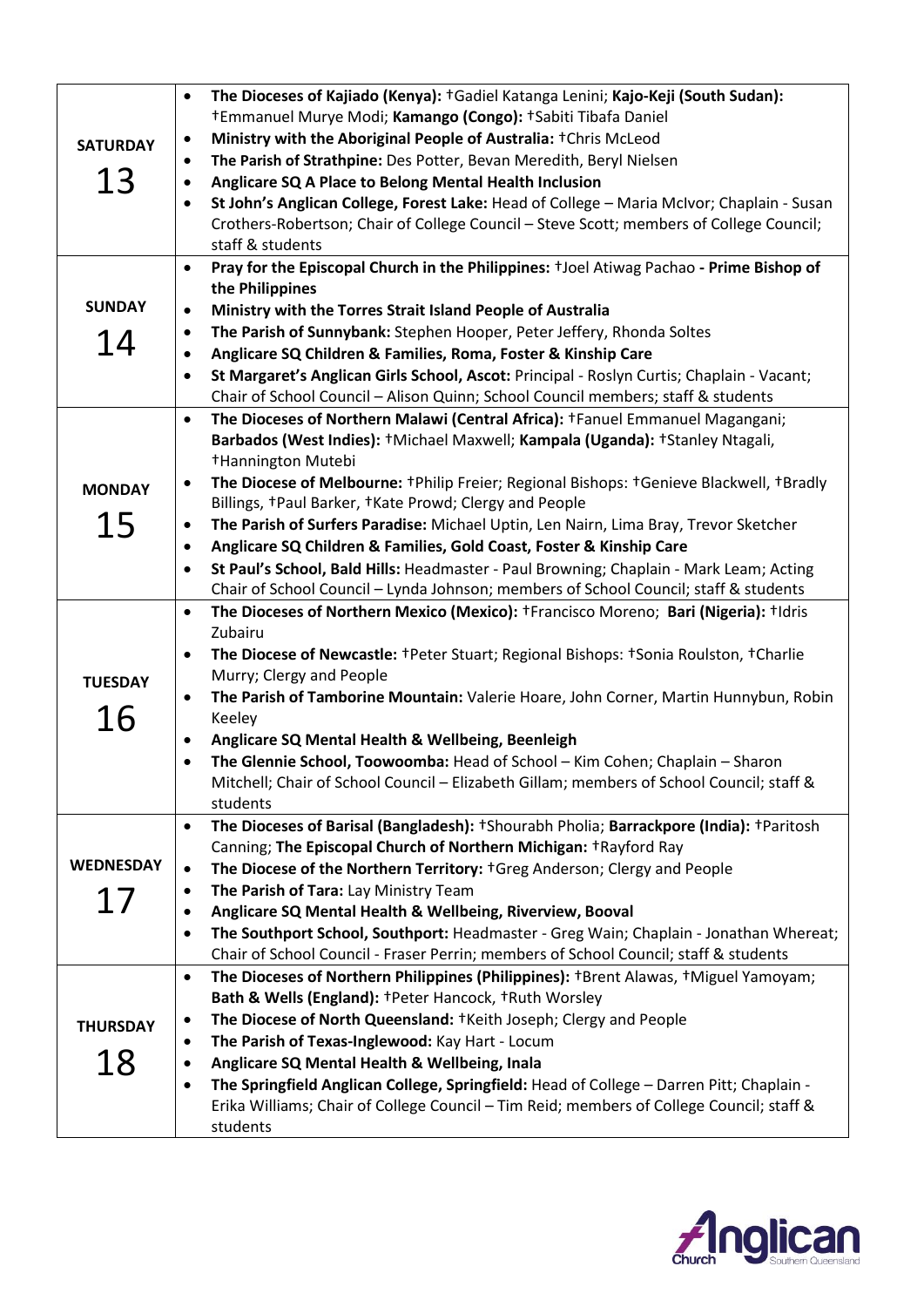|                  | The Dioceses of The Northern Territory (Australia): <sup>+</sup> Dr Greg Anderson; Bathurst<br>$\bullet$                                         |
|------------------|--------------------------------------------------------------------------------------------------------------------------------------------------|
|                  | (Australia): Vacant; Kano (Nigeria): +Zakka Nyam                                                                                                 |
| <b>FRIDAY</b>    | The Diocese of North West Australia: +Gary Nelson; Clergy and People<br>$\bullet$                                                                |
|                  | The Parish of The Gap: Ken Hopper, Ken Collins, Desley Green<br>٠                                                                                |
| 19               | Anglicare SQ St Bart's Youth Accommodation (Nathaniel House)<br>٠                                                                                |
|                  | Toowoomba Anglican School, Toowoomba: Head of School - Simon Lees; Chaplain - Zoe<br>٠                                                           |
|                  | Browne; Chair of School Council - Mac Drysdale; members of School Council; staff &                                                               |
|                  | students                                                                                                                                         |
|                  | The Dioceses of Northern Uganda (Uganda): +Johnson Gakumba; Bauchi (Nigeria): +Musa<br>$\bullet$<br>Tula; The Episcopal Church of Kansas: Vacant |
|                  | The Diocese of Perth: †Kay Goldsworthy; Assistant Bishops: †Kate Wilmot, †Jeremy<br>$\bullet$                                                    |
| <b>SATURDAY</b>  | James; Clergy and People                                                                                                                         |
| 20               | The Parish of The Lakes Anglican Church: Daniel Berris, John Simpson<br>٠                                                                        |
|                  | Anglicare SQ Children & Families Residential, Gympie<br>$\bullet$                                                                                |
|                  | West Moreton Anglican College, Karrabin: Principal - Geoff McLay; Chaplain - Julie Craig-<br>$\bullet$                                           |
|                  | Leaves; Assistant Chaplain - Brenda Davis; Lay Minister - Juliana Bate; Chair of College                                                         |
|                  | Council - Ian Lupton; members of School Council; staff & students                                                                                |
|                  | Pray for the Province de L'Eglise Anglicane au Rwanda: +Laurent Mbanda - Archbishop of<br>$\bullet$                                              |
|                  | L'Eglise Episcopal au Rwanda & Bishop of Shyira                                                                                                  |
| <b>SUNDAY</b>    | The Diocese of Riverina: †Donald Kirk; Clergy and People<br>$\bullet$                                                                            |
|                  | The Parish of Toowong: Tom Sullivan, Alan Dale, Elsie Clack<br>$\bullet$                                                                         |
| 21               | Abri Residential Aged Care - Gold Coast<br>$\bullet$                                                                                             |
|                  | All Saints Anglican School, Merrimac: Headmaster - Patrick Wallas; Chaplain - Ann<br>$\bullet$                                                   |
|                  | McGuinness; Chair of School Council - John Fradgley; members of School Council; staff &                                                          |
|                  | students                                                                                                                                         |
|                  | The Dioceses of Northern Zambia (Central Africa): +Albert Chama; Belize (West Indies):<br>$\bullet$                                              |
|                  |                                                                                                                                                  |
|                  | +Philip Wright; Kanyakumari (South India): Vacant                                                                                                |
| <b>MONDAY</b>    | The Diocese of Rockhampton: +David Robinson; Clergy and People<br>$\bullet$                                                                      |
|                  | The Parish of Toowoomba West: Pauline Harley, Arthur Prosser, Andrew Baldwin<br>٠                                                                |
| 22               | Edwin Marsden Tooth Residential Aged Care - Manly<br>$\bullet$                                                                                   |
|                  | St John's College UQ: Rose Alwyn - Warden Designate; Chaplain - Ceri Wynne; Chair of<br>$\bullet$                                                |
|                  | Council - John Peden; members of College Council; staff & students                                                                               |
|                  | The Dioceses of Northwest Ankole (Uganda): +Amos Magezi; Bendigo (Australia): +Matt                                                              |
|                  | <b>Brain</b>                                                                                                                                     |
| <b>TUESDAY</b>   | The Diocese of Sydney: †Glenn Davies; Assistant Bishops: †Ivan Lee, †Peter Hayward,<br>$\bullet$                                                 |
|                  | +Christopher Edwards, +Peter Lin, +Michael Stead, +Malcolm Richards; Clergy and People<br>$\bullet$                                              |
| 23               | The Parish of Toowoomba, St Bartholomew's: Adam Lowe, Daniel Rouhead, Zoe Browne,                                                                |
|                  | Peter Dutton, Bettrys Lowe, Amy Norman, Michael Calder<br>Hospital Chaplaincy: Cheryl Selvage (Coordinator)<br>$\bullet$                         |
|                  | $\bullet$                                                                                                                                        |
|                  | St Francis Theological College, Milton: Principal - +Jonathan Holland; Academic Dean -<br>Peter Kline; staff; sessional lecturers & students     |
|                  | The Dioceses of Benin (Nigeria): +Peter Imasuen; Bermuda (Bermuda): +Nicholas Dill; The<br>$\bullet$                                             |
|                  | Episcopal Church of Northwest Texas: +Scott Mayer                                                                                                |
|                  | The Diocese of Tasmania: +Richard Condie; Assistant Bishop +Chris Jones; Clergy and People<br>$\bullet$                                          |
| <b>WEDNESDAY</b> | The Parish of Toowoomba, St James: Mark Carlyon, Bev Thorogood, Bp Cecil Warren,<br>$\bullet$                                                    |
|                  | Alfred Gerlach, John Pryce-Davies, Garth Shaw, Deborah Bird, David Snape, Matthew                                                                |
| 24               | Weatherley                                                                                                                                       |
|                  | Gold Coast hospital ministry: Michelle Philp and Volunteers<br>$\bullet$                                                                         |
|                  | Anglican Schools Australia Management Committee and Member Schools: President -<br>٠<br>Peter Laurence                                           |